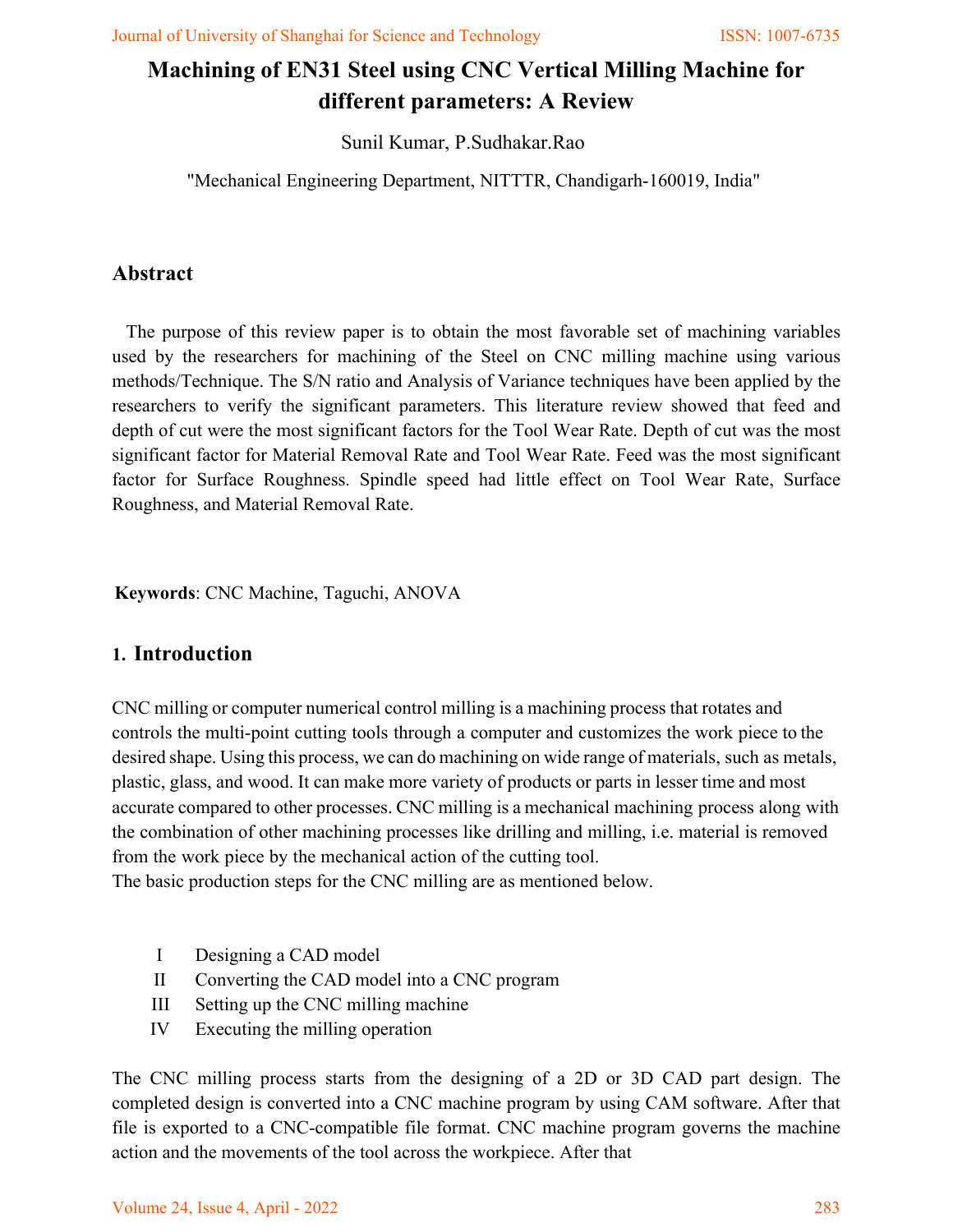#### Journal of University of Shanghai for Science and Technology ISSN: 1007-6735

workpiece is connected to the machine work surface vice or work holding device. Then milling tool is required to be connected to the machine spindle.

CNC milling is of two types i.e. horizontal or vertical CNC-enabled milling machines. The selection of horizontal or vertical CNC depends upon the specification and requirement of the milling applications along with rotating multipoint cutting tools such as mills and drills. When all the above work is finished then the machine is ready and the operator starts the program by using the machine interface which governs the machine to execute the milling operation

# **2. Literature Review**

| Year &<br><b>Author</b>       | Aim of<br><b>Research</b><br><b>Work</b>                                 | <b>Material</b>                               | Input<br><b>Parameters</b>                                  | <b>Output</b><br><b>Parameter</b>                                        | <b>Technique</b><br><b>Used</b> | <b>Result Observed</b>                                                                                      |
|-------------------------------|--------------------------------------------------------------------------|-----------------------------------------------|-------------------------------------------------------------|--------------------------------------------------------------------------|---------------------------------|-------------------------------------------------------------------------------------------------------------|
| Deepak and<br>Beedu<br>(2017) | Optimized<br>parameters of<br><b>MRR And surface</b><br>roughness        | EN <sub>8</sub>                               | Cutting speed,<br>Feed, & Depth<br>of cut                   | Surface<br>roughness,<br>Material<br>removal rate,<br>& TWR              | Taguchi,<br><b>ANOVA</b>        | Depth of cut is the most<br>important for MRR.                                                              |
| Kaladhar et<br>al. [2] (2021) | Optimized<br>Parameters for<br>Austenitic<br>Stainless-Steel<br>AISI202. | Austenitic<br>Stainless-<br>Steel<br>AISI202. | <b>Cutting fluid</b><br>flow rate<br>Cutting speed,<br>Feed | Surface<br>roughness,<br>Material<br>removal rate                        | Taguchi,<br><b>ANOVA</b>        | Feed & cutting speed<br>are the most important<br>variables for MRR                                         |
| Campatelli<br>et al (2020)    | Optimized<br>parameters of<br><b>MRR And surface</b><br>roughness        | <b>EN 24</b>                                  | Spindle<br>speed, Feed &<br><b>DOC</b>                      | Surface<br>roughness &<br>Material<br>removal rate                       | Taguchi,<br><b>ANOVA</b>        | The most important<br>parameter for MRR was<br>speed. Feed was the<br>most significant<br>parameter for SR. |
| Vasudevan<br>et al. (2019)    | Multi Response<br>optimization                                           | <b>Ti-6A-4V</b>                               | Insert Type,<br>Feed & DOC                                  | Radial thrust<br>force, Cutting<br>power &<br>Coefficient of<br>friction | GRA,<br><b>RSM</b>              | Feed & cutting speed<br>are the most significant<br>variables for MRR                                       |
| Kulkarni et<br>al. (2018)     | Optimized<br>parameters of<br><b>CNC Milling</b><br>Parameters           | Aluminum<br>6062                              | Speed, feed &<br><b>DOC</b>                                 | Surface<br>roughness                                                     | Taguchi                         | The feed is the major<br>influencing parameter<br>among the three<br>controllable factors                   |
| Jaiganesh et<br>al. (2018)    | Optimum<br>parameters in<br>CNC milling                                  | Aluminum<br>6465                              | Spindle<br>speed, feed,<br>DOC &<br>Coolant                 | Surface<br>roughness                                                     | GRA,<br><b>PCA</b>              | Feed is the most<br>significant factor for<br>Surface Roughness                                             |
| Kumar et al.<br>(2018)        | Optimized<br>parameters in<br><b>CNC Milling</b>                         | <b>EN24</b>                                   | Lubrication,<br>feed & spindle<br>speed                     | SR & MRR                                                                 | Taguchi                         | MRR increase with the<br>increase in feed & SR<br>decreases with the<br>increase in DOC & speed             |
| Lee et al.<br>(2017)          | Optimization of<br>CNC milling                                           | AI 7030                                       | Cutting speed,<br>feed & DOC                                | SR & MRR                                                                 | <b>RSM</b>                      | Feed & cutting speed<br>are the most important<br>variables for MRR                                         |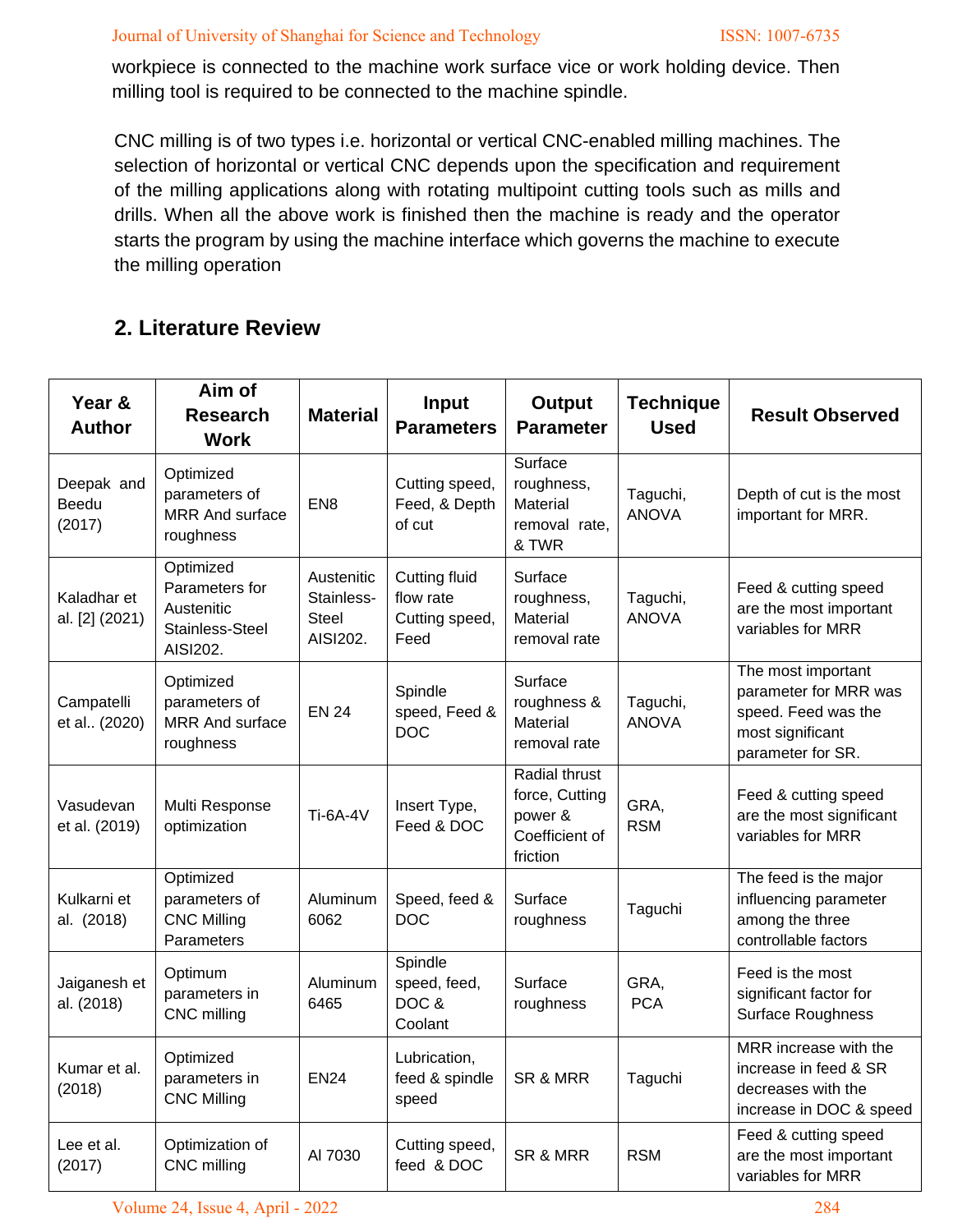### Journal of University of Shanghai for Science and Technology ISSN: 1007-6735

| Abdullah et<br>al. (2017)   | Optimized<br>Parameters of<br>CNC milling<br>process                | Aluminum<br>alloy | Spindle<br>speed, feed,<br><b>DOC</b>                      | Tool<br>temperature,<br><b>SR</b>   | <b>ANOVA</b>            | The cutting speed was<br>the major contributor to<br>the surface roughness.                                  |
|-----------------------------|---------------------------------------------------------------------|-------------------|------------------------------------------------------------|-------------------------------------|-------------------------|--------------------------------------------------------------------------------------------------------------|
| Anatony et<br>al. (2016)    | Optimization of<br>machining<br>parameters for<br>milling operation | Carbon<br>steel   | Cutting speed,<br>feed & DOC                               | SR&<br><b>MRR</b>                   | <b>GRA</b>              | Feed is the most<br>significant factor for<br>Surface Roughness                                              |
| Kumar et al.<br>(2016)      | Optimization of<br>process<br>parameters in<br>CNC milling          | Aluminum<br>Alloy | Spindle<br>speed, feed<br>rate & DOC                       | SR,<br><b>MRR</b>                   | RSM&<br><b>ANOVA</b>    | Spindle speed has little<br>effect on Tool Wear Rate                                                         |
| Ahilan et al.<br>(2015)     | Optimization of<br>Process<br>Parameters on<br><b>CNC</b> lathe     | Al-6085           | Feed, speed &<br><b>DOC</b>                                | <b>SR</b>                           | Taguchi                 | Depth of Cut had<br>minimum impact on<br>Surface Roughness                                                   |
| Sunder et<br>al (2015)      | Multi-response<br>optimization of<br><b>MQL</b> parameters          | <b>EN16</b>       | Cutting fluid,<br>flow rate &<br>cutting speed             | TWR, SR                             | <b>GRA</b>              | Feed is the most<br>significant factor for<br>Surface Roughness                                              |
| Chaudhari et<br>al. (2014)  | Analysis of<br>machining<br>parameters in<br>CNC milling            | AISI 1060         | Cutting speed,<br>feed & DOC                               | SR, MRR                             | Taguchi &<br><b>RSM</b> | Spindle speed has little<br>effect on Tool Wear<br>Rate, Surface<br>Roughness, and Material<br>Removal Rate. |
| Raneen et<br>al. (2013)     | <b>Prediction Model</b><br>for CNC Milling                          | <b>AISI318</b>    | Cutting speed,<br>feed & DOC                               | SR & TWR                            | <b>RSM</b>              | Feed & cutting speed<br>are the most important<br>variables for MRR,                                         |
| Ramanathan<br>et al. (2012) | Multi response<br>optimization of<br>CNC milling<br>parameters      | <b>AISI 305</b>   | Cutting speed,<br>feed & DOC                               | <b>SR</b>                           | Taguchi &<br><b>RSM</b> | Depth of cut is a<br>significant factor for<br><b>Material Removal Rate</b><br>and Tool Wear Rate            |
| Ramulu et<br>al. (2011)     | Multi-response<br>optimization of<br>machining<br>parameters        | <b>EN24</b>       | Cutting speed,<br>feed, DOC &<br>work piece<br>temperature | SR, MRR &<br>Tool life              | <b>GRA</b>              | Feed & cutting speed<br>are the most important<br>variables for MRR                                          |
| Kant et al.<br>(2008)       | Optimizing power<br>consumption for<br>CNC turned parts             | Carbon<br>steel   | Cutting speed,<br>feed, &DOC                               | Power<br>Consumption,<br><b>MRR</b> | Taguchi &<br><b>RSM</b> | Spindle speed has little<br>effect on Tool Wear<br>Rate, Surface<br>Roughness, and Material<br>Removal Rate. |

# **3. Conclusion**

In this work, the researchers performed studies on process parameters such as depth of cut, environment, nose radius, spindle speed, feed, and the impact on power consumption, material removal rate, surface roughness, thrust force, and tool wear rate.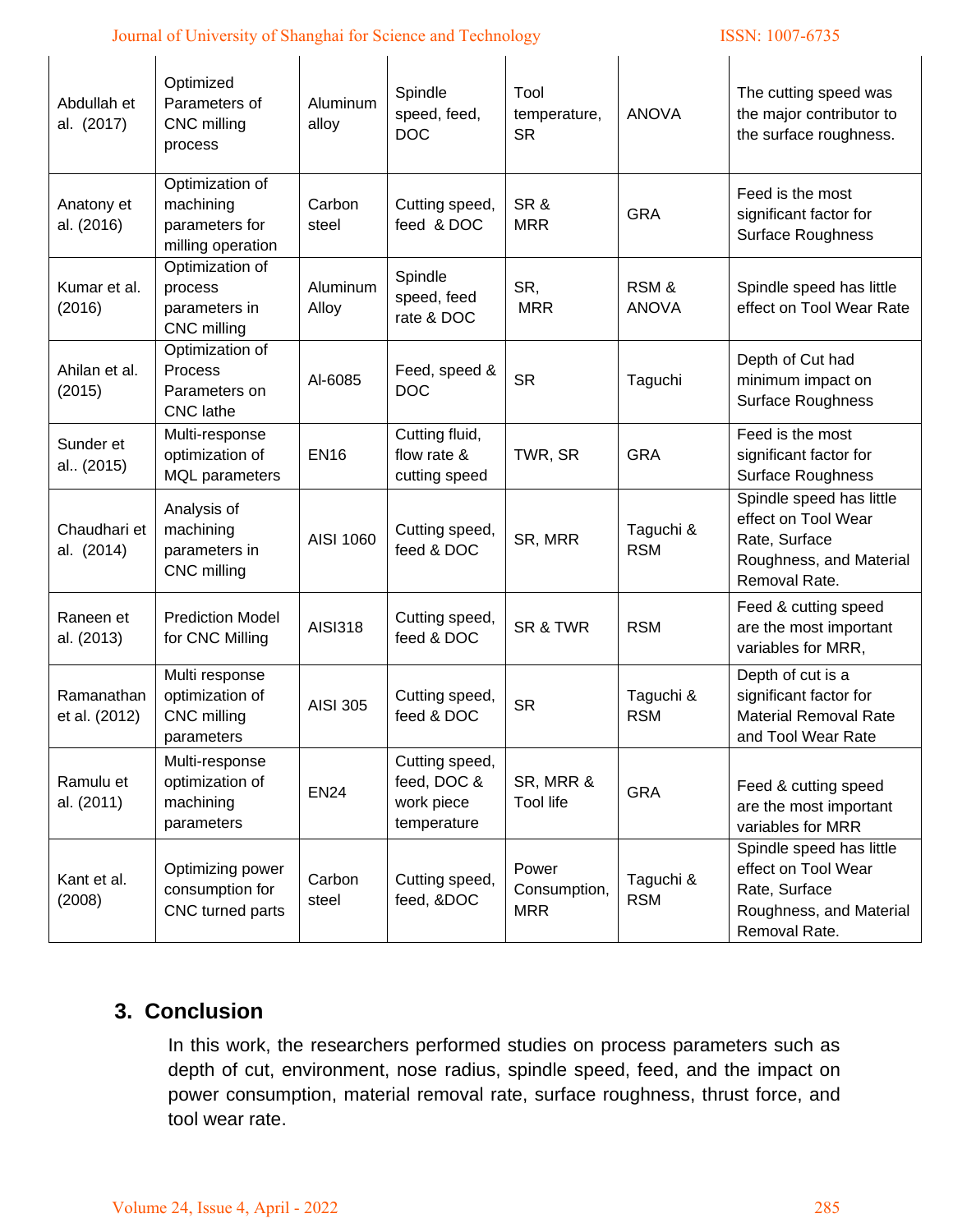#### **References**

- 1) Deepak, D. and Beedu, R., 2017, August. Multi response optimization of process parameters using grey relational analysis for milling of Al-6061. In IOP Conf. Ser. Mater. Sci. Eng (Vol. 225, p. 012092).
- 2) Kaladhar, M., Subbaiah, K.V., Rao, C. and Rao, K.N., 2011. Application of Taguchi approach and Utility Concept in solving the Multi-Objective Problem when milling AISI 202 Austenitic Stainless Steel. Journal of Engineering Science & Technology Review, 4(1).
- 3) Campatelli, G., Lorenzini, L. and Scippa, A., 2014. Optimization of process parameters using a response surface method for minimizing power consumption in the milling of carbon steel. Journal of cleaner production, 66, pp.309-316.
- 4) Vasudevan, H., Deshpande, N.C. and Rajguru, R.R., 2014. Grey fuzzy multiobjective optimization of process parameters for CNC milling of GFRP/Epoxy composites. Procedia Engineering, 97, pp.85-94.
- 5) Patole, P.B. and Kulkarni, V.V., 2018. Prediction of surface roughness and cutting force under MQL milling of AISI 4340 with nano fluid by using response surface methodology. Manufacturing Review, 5, p.5.
- 6) Jaiganesh, V., Yokesh Kumar, B., Sevvel, P. and Balaji, A.J., 2018. Optimization of process parameters on commercial mild steel using Taguchi technique. International Journal of Engineering & Technology, 7(11), pp.138-142.
- 7) Raju, M.V. and Gedela, S.K., 2016. Experimental Investigation of Machining Parameters of CNC Milling for Aluminum Alloys 6063 and A380. International Journal of Engineering and Management Research (IJEMR), 6(1), pp.185-197.
- 8) Lee, Y., Resiga, A., Yi, S. and Wern, C., 2020. The Optimization of Machining Parameters for Milling Operations by Using the Nelder–Mead Simplex Method. Journal of Manufacturing and Materials Processing, 4(3), p.66.
- 9) Azuddin, M. and Abdullah, W., 2009. A Study on surface roughness and burr formation of Al6061 with different spindle speeds and federate for small end milling cutter. International Journal of Integrated Engineering, 1(1), pp.1-7.
- 10) Antony, J., 2000. Multi‐response optimization in industrial experiments using Taguchi's quality loss function and principal component analysis. Quality and reliability engineering international, 16(1), pp.3-8.
- 11) Faisal, N., & Kumar, K. (2018). Optimization of machine process parameters in EDM for EN 31 using evolutionary optimization techniques. Technologies, vol. 6(2), pp. 54.
- 12) Ahilan, C., Kumanan, S. and Sivakumaran, N., 2010. Application of grey based Taguchi method in multi-response optimization of milling process. Advances in production Engineering & management, 5(3), pp.171-180.
- 13) Sivam, SP Sundar Singh, Sathiya Moorthy Karuppaiah, Bhaskar Karthik Yedida, Jai Ram Atluri, and Shubhang Mathur. "Multi response optimization of setting input variables for getting better product quality in machining of magnesium AM60 by grey relation analysis and ANOVA." Periodica Polytechnica Mechanical Engineering 62, no. 2 (2018): 118-125.
- 14) Antony, J., 2001. Multi‐response optimization in industrial experiments using Taguchi's quality loss function and principal component analysis. Quality and reliability engineering international, 16(3), pp.11-18.